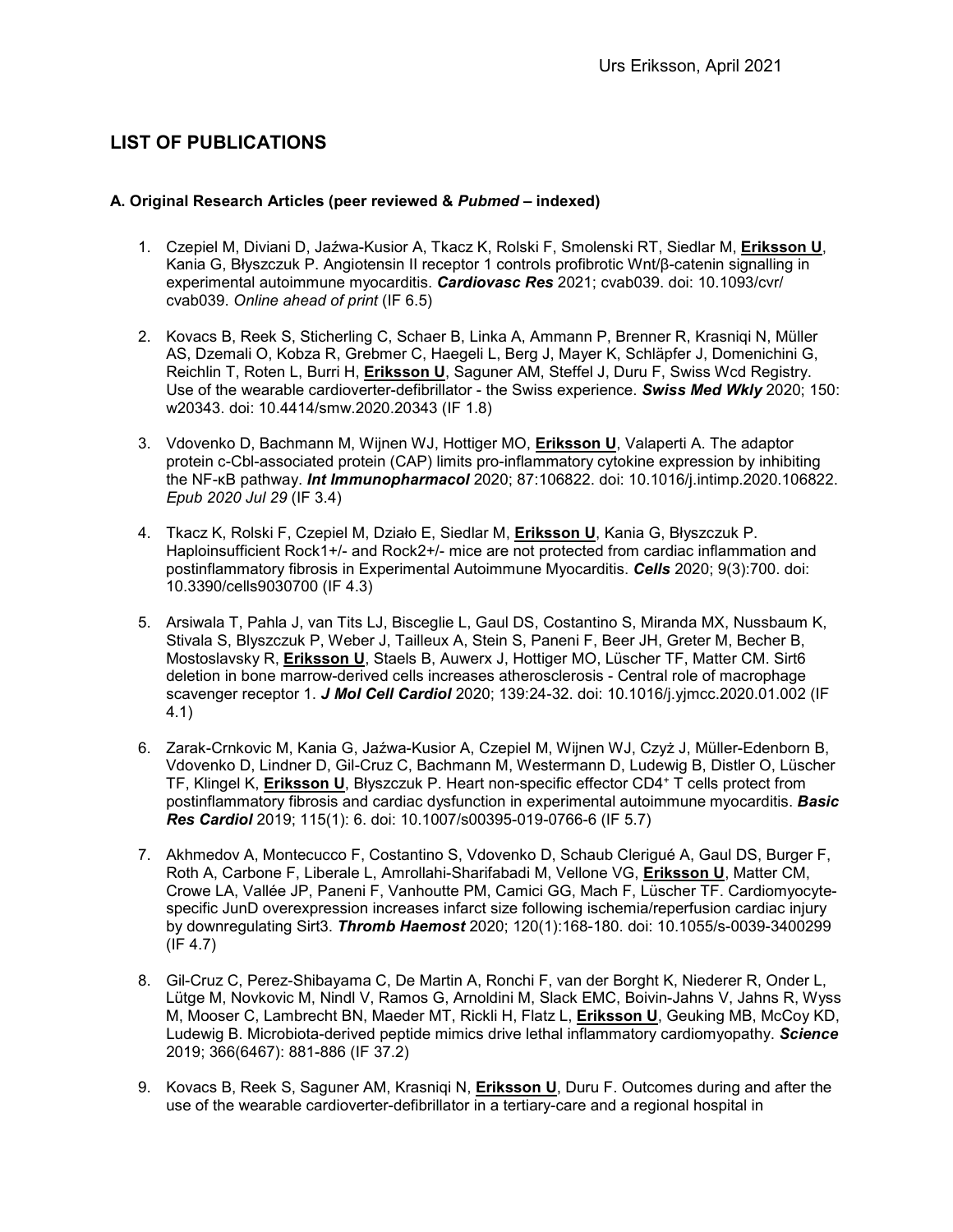Switzerland. *Swiss Med Wkly* 2019; 149: w20136. doi: 10.4414/smw.2019.20136. eCollection 2019 (IF 1.8)

- 10. Liberale L, Gaul DS, Akhmedov A, Bonetti NR, Nageswaran V, Costantino S, Pahla J, Weber J, Fehr V, Vdovenko D, Semerano A, Giacalone G, Kullak-Ublick GA, Sessa M, **Eriksson U**, Paneni F, Ruschitzka F, Montecucco F, Beer JH, Lüscher TF, Matter CM, Camici GG. Endothelial SIRT6 blunts stroke size and neurological deficit by preserving blood-brain barrier integrity: a translational study. *Eur Heart J* 2020; 41(16):1575-1587. doi: 10.1093/eurheartj/ehz712 (IF 23.4)
- 11. Weckbach LT, Grabmaier U, Uhl A, Gess S, Boehm F, Zehrer A, Pick R, Salvermoser M, Czermak T, Pircher J, Sorrelle N, Migliorini M, Strickland DK, Klingel K, Brinkmann V, Abu Abed U, **Eriksson U**, Massberg S, Brunner S, Walzog B. Midkine drives cardiac inflammation by promoting neutrophil trafficking and NETosis in myocarditis. *J Exp Med* 2019; 216(2): 350-368 doi: 10.1084/jem.2018102 (IF 12)
- 12. Kovacs B, Reek S, Krasniqi N, **Eriksson U**, Duru F. Extended use of the Wearable Cardioverter-Defibrillator: which patients are most likely to benefit? *Cardiol Res Pract* 2018; 7373610.doi: 10.1155/2018/7373610. eCollection 2018 (IF 1.1)
- 13. Gaul DS, Weber J, Van Tits LJ, Sluka S, Pasterk L, Reiner MF, Calatayud N, Lohmann C, Klingenberg R, Pahla J, Vdovenko D, Tanner FC, Camici GG, **Eriksson U**, Auwerx J, Mach F, Windecker S, Rodondi N, L Uuml Scher TF, Winnik S, Matter CM. Loss of Sirt3 accelerates arterial thrombosis by increasing formation of neutrophil extracellular traps and plasma tissue factor activity. *Cardiovasc Res* 2018; 114(8):1178-1188 (IF 6.3)
- 14. Hofer D, Steffel J, Hürlimann D, Haegeli L, Lüscher TF, Duru F, **Eriksson U**, Krasniqi N. Longterm incidence of inappropriate shocks in patients with implantable cardioverter defibrillators in clinical practice-an underestimated complication? *J Interv Card Electrophysiol* 2017; 50(3): 219- 226 (IF 1.5)
- 15. Blyszczuk P, Müller-Edenborn B, Valenta T, Osto E, Stellato M, Behnke S, Glatz K, Basler K, Lüscher TF, Distler O, **Eriksson U**, Kania G. Transforming growth factor-β-dependent Wnt secretion controls myofibroblast formation and myocardial fibrosis progression in experimental autoimmune myocarditis. *Eur Heart J* 2017; 38(18):1413-1425 (IF 23.4)
- 16. Winnik S, Gaul DS, Siciliani G, Lohmann C, Pasterk L, Calatayud N, Weber J, **Eriksson U**, Auwerx J, van Tits LJ, Lüscher TF, Matter CM. Mild endothelial dysfunction in Sirt3 knockout mice fed a high-cholesterol diet: protective role of a novel C/EBP-β-dependent feedback regulation of SOD2. *Basic Res Cardiol* 2016; 111(3):33 (IF 5.7)
- 17. Müller-Edenborn B, Kania G, Osto E, Jakob P, Krasniqi N, Beck-Schimmer B, Blyszczuk P, **Eriksson U**. Lidocaine enhances contractile function of ischemic myocardial regions in a mouse model of sustained myocardial ischemia. *PLoS One* 2016; 11(5):e0154699 (IF 2.8)
- 18. Thelemann C, Haller S, Blyszczuk P, Kania G, Rosa M, **Eriksson U**, Rotman S, Reith W, Acha-Orbea H. Absence of nonhematopoietic MHC class II expression protects mice from experimental autoimmune myocarditis. *Eur J Immunol* 2016; 46(3):656-664 (IF 4.2)
- 19. Männ L, Kochupurakkal N, Martin C, Verjans E, Klingberg A, Sody S, Kraus A, Dalimot J, Bergmüller E, Jung S, Voortman S, Winterhager E, Brandau S, Garbi N, Kurrer M, **Eriksson U**, Gunzer M, Hasenberg M. CD11c.DTR mice develop a fatal fulminant myocarditis after local or systemic treatment with diphtheria toxin. *Eur J Immunol* 2016; 46(8):2028-2042 (IF 4.2)
- 20. Grabmaier U, Kania G, Kreiner J, Grabmeier J, Uhl A, Huber BC, Lackermair K, Herbach N, Todica A, **Eriksson U**, Weckbach LT, Brunner S. Soluble Vascular Cell Adhesion Molecule-1 (VCAM-1) as a Biomarker in the Mouse Model of Experimental Autoimmune Myocarditis (EAM). *PLoS One* 2016; 11(8):e0158299 (IF 2.8)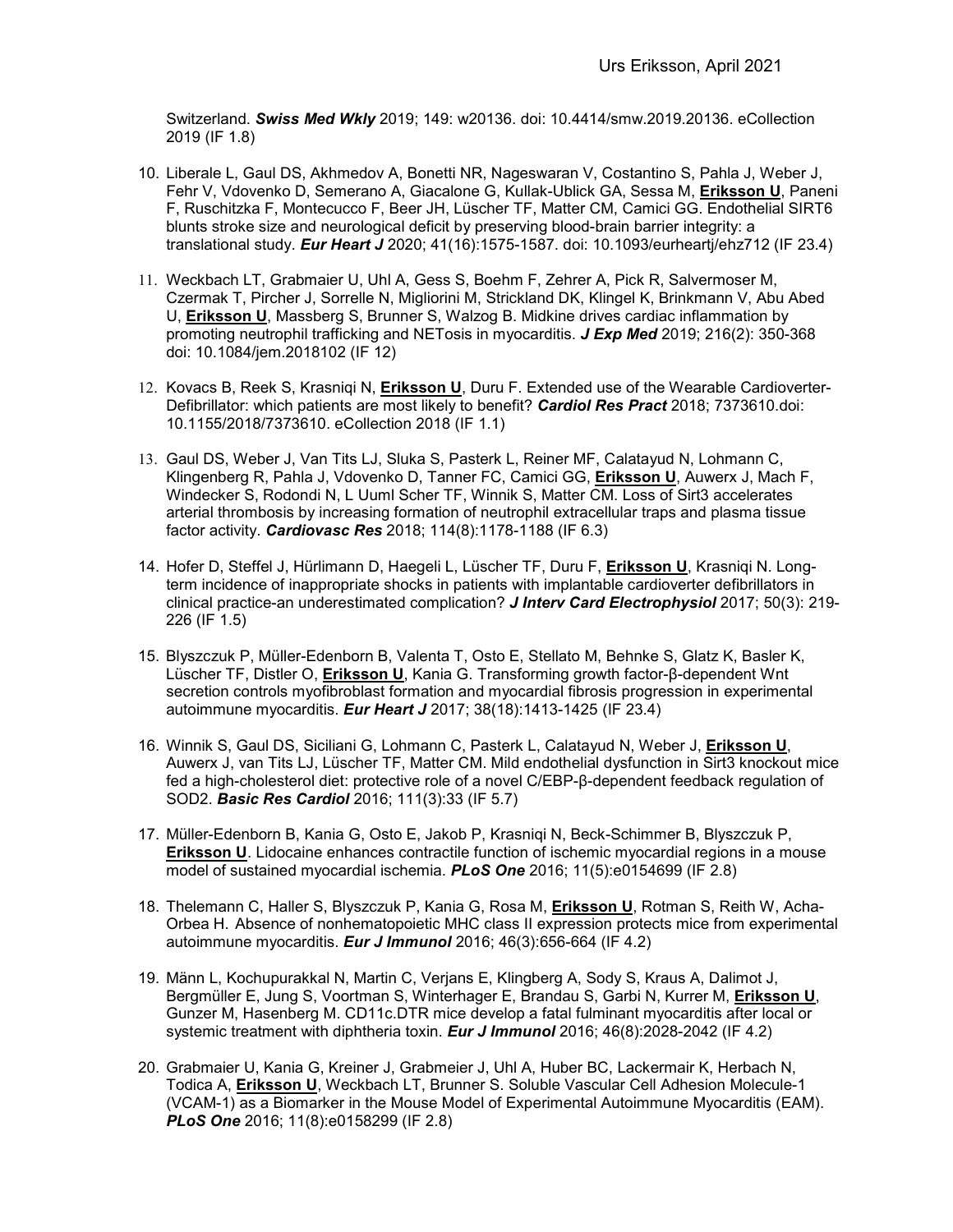- 21. Hoetzenecker K, Zimmermann M, Hoetzenecker W, Schweiger T, Kollmann D, Mildner M, Hegedus B, Mitterbauer A, Birner P, Blyszczuk P, **Eriksson U**, Ankersmit HJ. Mononuclear cell secretome protects from experimental autoimmune myocarditis. *Eur Heart J* 2015; 36:676-685 (IF 23.4)
- 22. Valaperti A, Nishii M, Liu Y, Yang H, Naito K, Liu PP, **Eriksson U**. The adaptor protein c-Cblassociated protein (CAP) protects from acute CVB3-mediated myocarditis through stabilization of type I interferon production and reduced cytotoxicity. *Basic Res Cardiol* 2014; 109:411 (IF 5.7)
- 23. Schurter D, Rauber-Lüthy C, Jahns M, Haberkern M, Kupferschmidt H, Exadaktylos A, **Eriksson U**, Ceschi A. Factors that trigger emergency physicians to contact a poison centre: findings from a Swiss study. *Postgrad Med J* 2014; 90:139-143. (IF 2)
- 24. Valaperti A, Nishii M, Germano D, Liu PP, **Eriksson U**. Vaccination with Flt3L-induced CD8a+ dendritic cells prevents CD4+ T helper cell-mediated experimental autoimmune myocarditis. *Vaccine* 2013; 31:4802-4811. (IF 3.2)
- 25. Valaperti A, Nishii M, Liu Y, Naito K, Chan M, Zhang L, Skurk C, Schultheiss HP, **Eriksson U**, Liu PP. Innate Immune Interleukin-1 Receptor-Associated Kinase 4 (IRAK4) Exacerbates Viral Myocarditis by Reducing CCR5+CD11b+ Monocytes Migration and Impairing Interferon Production. *Circulation* 2013; 128:1542-1554. (IF 18.8)
- 26. Jenke A, Wilk S, Poller W, **Eriksson U**, Valaperti A, Rauch B, Stroux A, Liu PP, Schultheiss HP, Scheibenbogen C, Skurk C. Adiponectin protects against Toll-like receptor 4 mediated cardiac inflammation and injury. *Cardiovasc Res* 2013; 99:422-431. (IF 6.3)
- 27. Kania G, Siegert S, Behnke S, Prados-Rosales R, Casadevall A, Lüscher TF, Luther SA, Kopf M, **Eriksson U**\*, Blyszczuk P\*. Innate signalling promotes formation of regulatory nitric oxideproducing dendritic cells limiting T cell expansion in experimental autoimmune myocarditis. *Circulation* 2013; 127:2285 – 2295. *\*shared last authorship* (IF 18.8)
- 28. Speer T, Rohrer LP, Blyszczuk P, Shroff R, Kuschnerus K, Kränkel N, Kania G, Zewinger S, Martin T, Akhmedov A, Shi Y, Perisa D, Winnik S, Müller MF, Wernicke G, Jung A, Gutteck U, Deanfield J, **Eriksson U**, von Eckardstein A, Lüscher TF, Fliser D, Bahlmann F, Landmesser U. Abnormal High-Density Lipoprotein Induces Endothelial Dysfunction via Activation of Toll-Like Receptor-2. *Immunity* 2013; 38:754 – 768. (IF 19.7)
- 29. Heeswijk RB, De Blois J, Kania G, Gonzales C, Blyszczuk P, Stuber M, **Eriksson U**, Schwitter J. Selective in-vivo visualization of immune-cell infiltration in a mouse model of autoimmune myocarditis by fluorine-19 cardiac magnetic resonance. *Circ Cardiovasc Imaging* 2013; 6(2):277-284. (IF 6.2)
- 30. Blyszczuk P, Behnke S, Lüscher TF, **Eriksson U**, Kania G. GM-CSF promotes inflammatory dendritic cell formation but does not contribute to disease progression in experimental autoimmune myocarditis. *Biochim Biophys Acta* 2013; 1833:934-944*.* (IF 5.3)
- 31. Blyszczuk P, Berthonneche C, Behnke S, Glönkler M, Moch H, Pedrazzini T, Lüscher TF, **Eriksson U**\*, Kania G<sup>\*</sup>. Nitric oxide synthase 2 is required for conversion of fibrogenic CD133<sup>+</sup> progenitors into F4/80<sup>+</sup> macrophages in experimental autoimmune myocarditis. *Cardiovasc Res* 2013; 97:219-229*. \*shared last authorship* (IF 6.3)
- 32. Fox J, Fiechter R, Gerstl P, Url A, Wagner H, Lüscher TF, **Eriksson U**, Wyss CA. Mechanical versus manual chest compression CPR under ground ambulance transport conditions. *Acute Card Care* 2013; 15(1):1-6. (IF 1.1)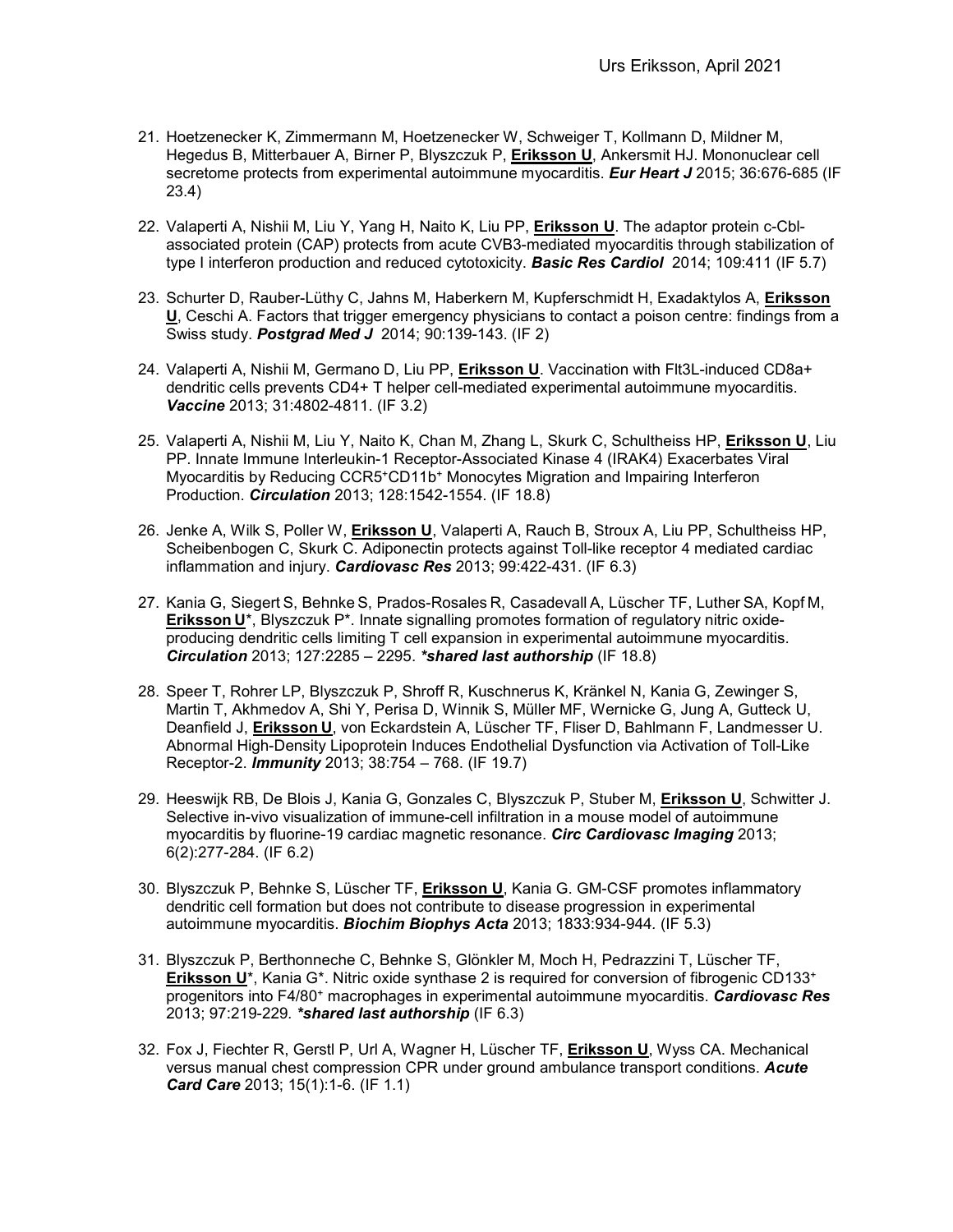- 33. Blyszczuk P, Germano D, Stein S, Moch H, Matter CM, Beck-Schimmer B, Lüscher TF, **Eriksson U**, Kania G. Profibrotic potential of Prominin-1+ epithelial progenitor cells in pulmonary fibrosis. *Respir Res* 2011; 12:126-130. (IF 3.8)
- 34. Bobbert P, Scheibenbogen C, Jenke A, Kania G, Wilk S, Krohn S, Stehr J, Kuehl U, Rauch U, **Eriksson U**, Schultheiss HP, Poller W, Skurk C. [Adiponectin expression in patients with](http://www.ncbi.nlm.nih.gov/pubmed/21278397)  [inflammatory cardiomyopathy indicates favourable outcome and inflammation control.](http://www.ncbi.nlm.nih.gov/pubmed/21278397) *Eur Heart J* 2011; 32(9):1134-1147. (IF 23.4)
- 35. Hunziker S, Hügle T, Schuchardt K, Groeschl I, Schuetz P, Mueller B, Dick W, **Eriksson U**, Trampuz A. The Value of Procalcitonin for Differentiation of Infectious from Non-Infectious Causes of Fever after Orthopedic Surgery. *J Bone Joint Surg Am* 2010; 92:917-921. (IF 4.8)
- 36. Rother M, Krohn S, Kania G, Vanhoutte D, Eisenreich A, Wang X, Westermann D, Savvatis K, Dannemann N, Skurk C, Hilfiker-Kleiner D, Cathomen T, Fechner H, Rauch U, Schultheiss HP, Heymans S, **Eriksson U**, Scheibenbogen C, Poller W. [Matricellular Signaling Molecule CCN1](http://www.ncbi.nlm.nih.gov/pubmed/21135363)  [Attenuates Experimental Autoimmune Myocarditis by Acting as a Novel Immune Cell Migration](http://www.ncbi.nlm.nih.gov/pubmed/21135363)  [Modulator.](http://www.ncbi.nlm.nih.gov/pubmed/21135363) *Circulation* 2010; 122:2688-2698. (IF 18.8)
- 37. Blyszczuk P, Kania G, Dieterle T, Marty RR, Valaperti A, Bertonneche C, Pedrazzini T, Berger CT, Dirnhofer S, Matter CM, Penninger JM, Lüscher TF, **Eriksson U**. MyD88/IL-1 signaling controls cardiac fibrosis and heart failure progression in inflammatory dilated cardiomyopathy. *Circ Res* 2009; 105:912-920. (IF 14)
- 38. Kania G, Blyszczuk P, Stein MS, Valaperti A, Germano D, Dirnhofer S, Hunziker L, Matter CM, **Eriksson U.** Heart-infiltrating prominin-1<sup>+</sup>/CD133<sup>+</sup> progenitor cells represent the cellular source of TGF-β-mediated cardiac fibrosis in experimental autoimmune myocarditis. *Circ Res* 2009; 105:462-470. (IF 14)
- 39. Germano D, Blyszczuk P, Valaperti A, Kania G, Dirnhofer S, Landmesser U, Luscher TF, Hunziker L, Zulewski H, **Eriksson U**. Prominin-1/CD133+ lung epithelial progenitor cells protect from bleomycin-induced pulmonary fibrosis. *Am J Resp Crit Care* 2009; 179:939-949. (IF 15.2)
- 40. Mauermann N, Burian J, Dirnhofer S, Bingisser RM, Tamm M, **Eriksson U**\*, Hunziker L. Interferon regulates idiopathic pneumonia syndrome, a Th17 CD4 T cell mediated GvH disease. *Am J Resp Crit Care* 2008; 178:379-388*. \*shared last authorship* (IF 15.2)
- 41. Kania G, Blyszczuk P, Valaperti A, Dieterle T, Leimenstoll B, Dirnhofer S, Zulewski H, **Eriksson U**. Prominin-1+/CD133+ bone marrow derived heart resident cells suppress experimental autoimmune myocarditis. *Cardiovasc Res* 2008; 80:236-245. (IF 6.3)
- 42. Valaperti A, Marty RR, Kania G, Germano D, Mauermann N, Dirnhofer S, Leimenstoll B, Blyszczuk P, Hunziker L, **Eriksson U**. CD11b+ monocytes abrogate Th17 CD4<sup>+</sup> T cell mediated experimental autoimmune myocarditis. *J Immunol* 2008; 180:2686-2695. (IF 4.5)
- 43. Munk VC, de Miguel LS, Petrimpol M, Butz N, Banfi A, **Eriksson U**, Hein L, Humar R, Battegay EJ. Angiotensin II induces angiogenesis in thy hypoxic adult mouse heart in vitro through an AT2- B2 receptor pathway. *Hypertension* 2007; 49:1178-1185. (IF 5.4)
- 44. Rangachari M, Mauermann N, Marty RR, Dirnhofer S, Kurrer MO, Komnenovic V, Penninger JM, **Eriksson U**. T-bet is a negative regulator of autoimmune heart disease. *J Exp Med* 2006; 203: 2009-2019. (IF 12)
- 45. Marty RR, Dirnhofer S, Mauermann N, Schweikert S, Akira S, Hunziker L, Penninger JM, **Eriksson U**. MyD88 signaling controls autoimmune myocarditis induction. *Circulation* 2006; 113:258-265. (IF 18.8)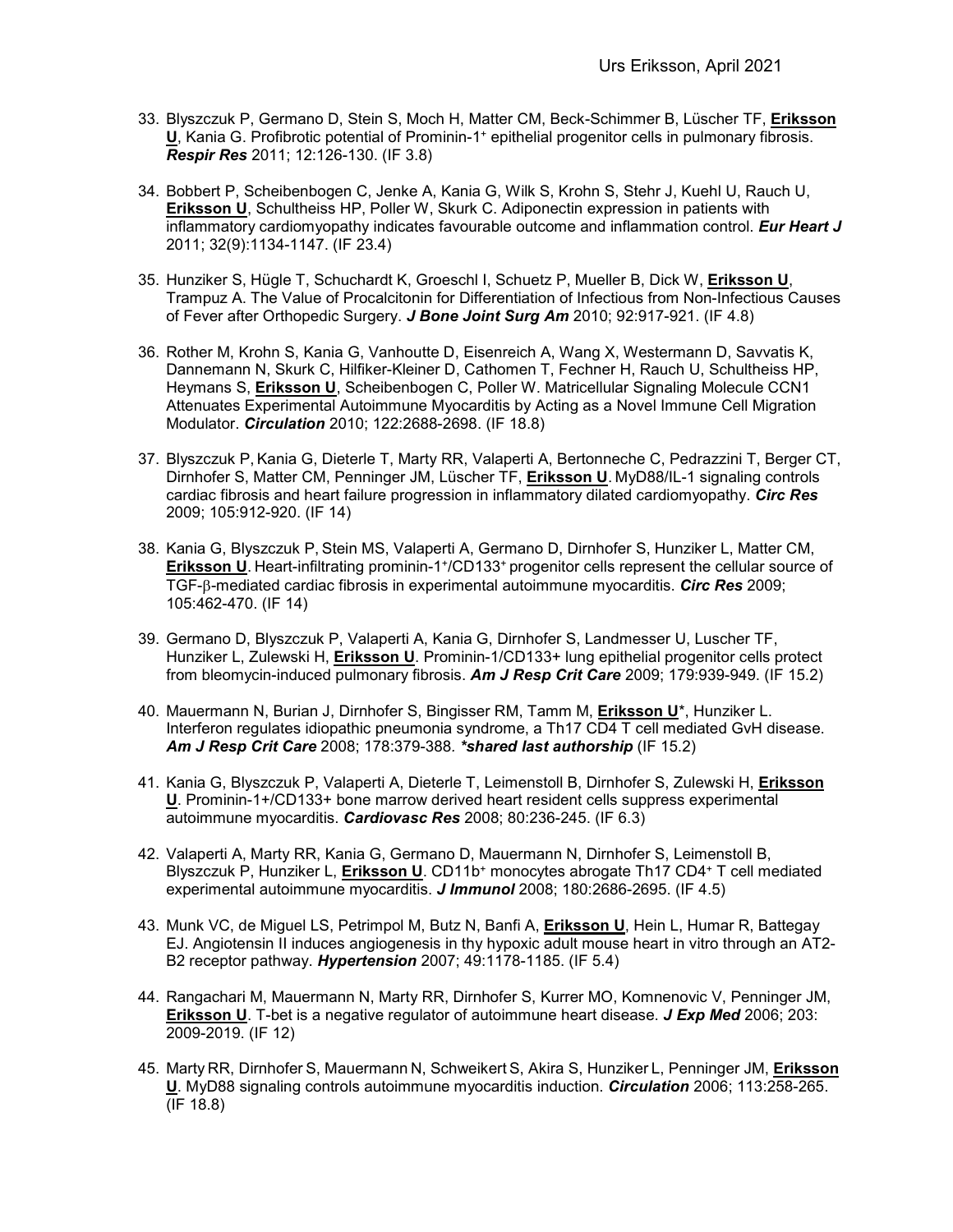- 46. Abel B, Kurrer MO, Shamshiev J, Marty RR, **Eriksson U**, Gunthert U, Kopf M. The osteopontin CD44 pathway is superfluous for the development of autoimmune myocarditis. *Eur J Immunol* 2006; 36:494-499. (IF 4.2)
- 47. Christ A, Arranto CA, Schindler C, Klima T, Hunziker PR, Siegemund M, Marsch SC, **Eriksson U**, Mueller C. Incidence, risk factors, and outcome of aspiration pneumonitis in ICU overdose patients*. Intensive Care Med* 2006; 32(9):1423-1427. (IF 10.1)
- 48. **Eriksson U**, Egermann U, Bihl MP, Gambazzi F, Tamm M, Holt PG, Bingisser RM. Human bronchial epithelium controls TH2 responses by TH1 induced nitric oxide-mediated STAT5 dephosphorylation: implications for the pathogenesis of asthma. *J Immunol* 2005; 175:2715- 2720. (IF 4.5)
- 49. Ricci R, **Eriksson U,** Oudit GY, Eferl R, Akhmedov A, Sumara I, Sumara G, Kassiri Z, David JP, Bakiri L, Sasse B, Idarraga MH, Rath M, Kurz D, Theussl HC, Perriard J, Backx P, Penninger JM, Wagner EF. Distinct function of junD in cardiac hypertrophy and heart failure. *Gene Dev* 2005; 19:208-213. (IF 9.4)
- 50. Ricci R, Sumara G, Sumara I, Rozenberg I, Kurrer MO, Akhmedov A, Hersberger M, **Eriksson U**, Eberli FR, Becher B, Boren J, Chen M, Cybulsky MI, Moore KJ, Freeman MW, Wagner EF, Matter CM, Luscher TF. Requirement of JNK2 for scavenger receptor A-mediated foam cell formation in atherogenesis. *Science* 2004; 306:1558-1561. (IF 37.2)
- 51. **Eriksson U**, Ricci R, Hunziker L, Kurrer MO, Oudit GY, Watts TH, Sonderegger I, Bachmaier K, Kopf M, Penninger JM. Dendritic cell-induced heart failure requires essential cooperation between adaptive and innate immunity. *Nat Med* 2003; 9:1484-1489. (IF 32.6)
- 52. **Eriksson U**, Kurrer MO, Sonderegger I, Iezzi G, Tafuri A, Hunziker L, Suzuki S, Bachmaier K, Bingisser RM, Penninger JM, Kopf M. Activation of dendritic cells through the IL-1 receptor 1 is essential for the induction of autoimmune myocarditis. *J Exp Med* 2003; 197(3):323-331. (IF 12)
- 53. Arranto CR, Mueller C, Hunziker PR, Marsch SC, **Eriksson U**. Adverse cardiac events in ICU patients with presumed antidepressant intoxication: a prospective observational study. *Swiss Med Wkly* 2003; 133:479-483. (IF 1.8)
- 54. Oudit GY, Crackower MA, **Eriksson U**, Sarao R, Kozieradzki I, Sasaki T, Irie-Sasaki J, Gidrewicz D, Rybin VO, Wada T, Steinberg SF, Backx PH, Penninger JM. Phosphoinositide 3 Kinase γdeficient mice are protected from isoprotenerol-induced heart failure. *Circulation* 2003; 108:2147- 2152. (IF 18.8)
- 55. **Eriksson U**, Kurrer MO, Schmitz N, Fontana A, Marsch SC, Eugster HP, Kopf M. IL-6 deficient mice resist development of autoimmune myocarditis associated with impaired upgulation of Complement C3. *Circulation* 2003; 107:320-325. (IF 18.8)
- 56. Suzuki N, Suzuki S, **Eriksson U**, Hara H, Mirtosis C, Chen NJ, Wada T, Bouchard D, Hwang I, Takeda K, Fujiata T, Der S, Penninger JM, Akira S, Saito T, Yeh WC. IRAK-4 is required for LPSinduced activation of antigen-presenting cells. *J Immunol* 2003; 171:6065-6071. (IF 4.5)
- 57. Mak TW, Shahinian A, Yoshinaga S, Wakeham, Boucher L, Gajewska B, Pintilie M, Gronski M, **Eriksson U**, Odermatt B, Ho A, Bouchard D, Whorsky JS, Jordana M, Pawson T, Ohashi P, Bladt F, Tafuri A. Costimulation through the inducible costimulator ligand is essential for both T helper and B cell functions in T cell-dependent B cell responses. *Nat Immunol* 2003; 4:765-772. (IF 21.8)
- 58. Mueller C, Buerkle G, Buettner HJ, Petersen J, Perruchoud AP, **Eriksson U**, Marsch SC, Roskamm H. Prevention of contrast media-associated nephropathy: randomized comparison of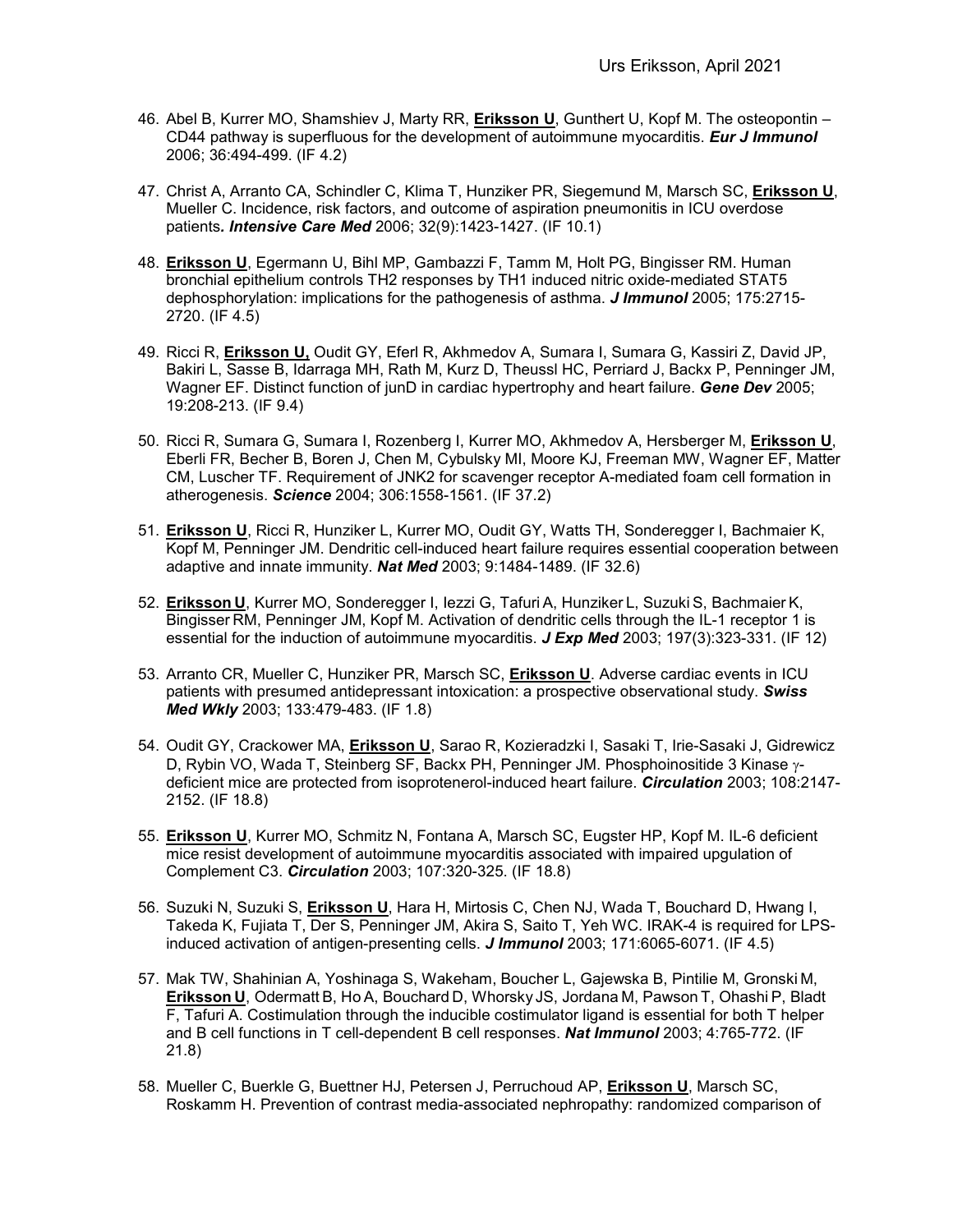two hydration regimens in 1620 patients undergoing coronary angioplasty *Arch Intern Med* 2002; 162:329-336. (IF 19.9)

- 59. **Eriksson U**, Kurrer MO, Sebald W, Brombacher F, Kopf M. Dual role of the IL-12/IFN-γ axis in the development of myocarditis: induction by IL-12 and protection by IFN-γ. *J Immunol* 2001; 167:5464-5469. (IF 4.5)
- 60. **Eriksson U**, Kurrer MO, Bingisser RM, Eugster HP, Saremaslani P, Follath F, Marsch S, Widmer U. Lethal autoimmune myocarditis in Interferon-γ receptor deficient mice: enhanced disease severity by impaired inducible nitric oxide induction. *Circulation* 2001; 96:585-591. (IF 18.8)
- 61. **Eriksson U**, Seifert B, Schaffner A. Comparison of effects of amphotericin B deoxycholate infused over 4 or 24 hours: randomised controlled trial *Brit Med J* 2001; 322:579-585. (IF 23.3)
- 62. **Eriksson U**, Duc G, Froesch ER, Zapf J. Insulin-like growth factors (IGF) I and II and IGF binding proteins (IGFBPs) in human colostrum/transitory milk during the first week postpartum: comparison with neonatal and maternal serum. *Biochem Biophys Res Commun* 1993; 196:267- 273. (IF 2.5)

## **B. Position Papers (peer reviewed &** *Pubmed* **- indexed)**

- 63. Garcia-Pavia P, Rapezzi C, Adler Y, Arad M, Basso C, Brucato A, Burazor I, Caforio ALP, Damy T, **Eriksson U**, Fontana M, Gillmore JD, Gonzalez-Lopez E, Grogan M, Heymans S, Imazio M, Kindermann I, Kristen AV, Maurer MS, Merlini G, Pantazis A, Pankuweit S, Rigopoulos AG, Linhart A. Diagnosis and treatment of cardiac amyloidosis: a position statement of the ESC Working Group on Myocardial and Pericardial Diseases. *Eur Heart J* 2021; ehab072. doi: 10.1093/eurheartj/ehab072. *Online ahead of print*.
- 64. Garcia-Pavia P, Rapezzi C, Adler Y, Arad M, Basso C, Brucato A, Burazor I, Caforio ALP, Damy T, **Eriksson U**, Fontana M, Gillmore JD, Gonzalez-Lopez E, Grogan M, Heymans S, Imazio M, Kindermann I, Kristen AV, Maurer MS, Merlini G, Pantazis A, Pankuweit S, Rigopoulos AG, Linhart A. Diagnosis and treatment of cardiac amyloidosis. A position statement of the European Society of Cardiology Working Group on Myocardial and Pericardial Diseases. *Eur J Heart Fail* 2021; doi: 10.1002/ejhf.2140. *Online ahead of print.*
- 65. Caforio ALP, Adler Y, Agostini C, Allanore Y, Anastasakis A, Arad M, Böhm M, Charron P, Elliott PM, **Eriksson U**, Felix SB, Garcia-Pavia P, Hachulla E, Heymans S, Imazio M, Klingel K, Marcolongo R, Matucci Cerinic M, Pantazis A, Plein S, Poli V, Rigopoulos A, Seferovic P, Shoenfeld Y, Zamorano JL, Linhart A. Diagnosis and management of myocardial involvement in systemic immune-mediated diseases: a position statement of the European Society of Cardiology Working Group on Myocardial and Pericardial Disease. *Eur Heart J* 2017; 38(35):2649-2662 (IF 23.4)

### **C. Case Reports (peer reviewed &** *Pubmed* **- indexed)**

- 66. Latifi Y, Gugelmann R, Rigger J, Preiswerk B, **Eriksson U**, Eberli FR, Bernheim AM. Effusive-Constrictive Pericarditis due to Immune Reconstitution Inflammatory Syndrome following Tuberculous Pericarditis. *CASE (Phila)* 2020; 27;5(1):67-72. doi: 10.1016/j.case.2020.10.012. eCollection 2021
- 67. Yakupoglu HY, Baran T, Baumann F, **Eriksson U**, Krasniqi N. Recurrent syncope after a finger injury and induced monomorphic ventricular tachycardia: Really Brugada syndrome? *J Electrocardiol* 2020; 63:120-123.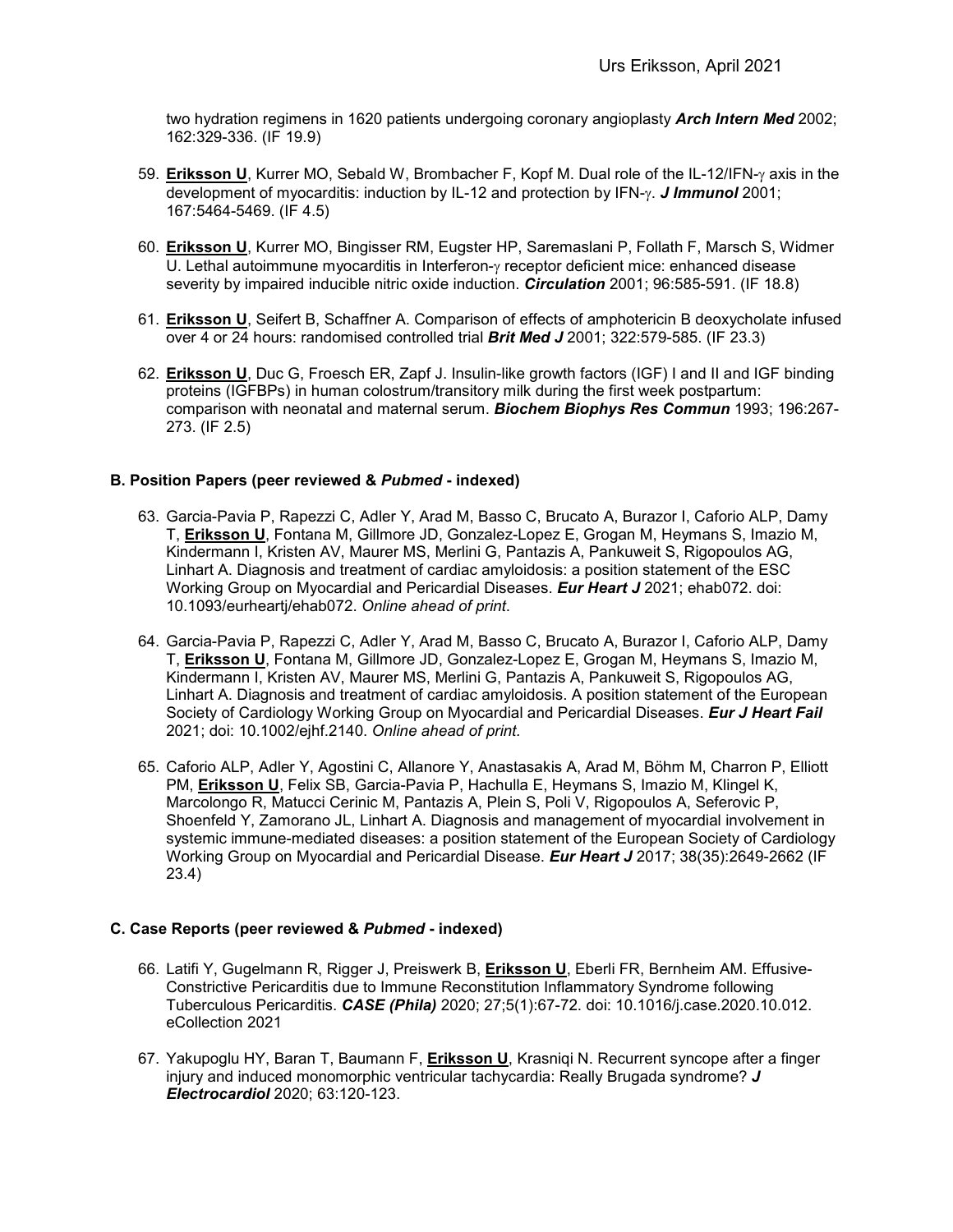- 68. Benz DC, Fuchs TA, Tanner FC, **Eriksson U**, Yakupoglu HY. Multimodality imaging of a right ventricular mass. *Eur Heart J Cardiovasc Imaging* 2019; 20(10):1184. doi: 10.1093/ehjci/jez087.
- 69. Winnik S, Hitz A, Wyden S, Peter U, **Eriksson U**, Stieger R. [Exacerbation of chronic lower back pain with an unexpected twist]. *Praxis* 2013; 102(12):745-750.
- 70. Benz DC, Krasniqi N, Wagnet U, Sieger R, Tanner FC, **Eriksson U**. Isolated persistent left superior vena cava draining in to the left atrium of an otherwise normal heart. *Eur Heart J* 2013; 34:1505.
- 71. Wölnerhanssen BK, Langer I, **Eriksson U**, Schneider M. Sudden death after open gastric bypass surgery. *Langenbecks Arch Surg* 2009; 394:573-577.
- 72. Burri E, Decker M, **Eriksson U**, Buser P, Hunziker L. 28-year old patient with successfully treated dilated cardiomyopathy *Internist* 2008; 49(3):349-352.
- 73. Schuetz P, **Eriksson U**, Christ-Crain M, Zulewski H, Muller B. [Amiodarone-induced thyrotoxicosis: a diagnostic and therapeutic challenge]. *Praxis* 2005; 94(36):1397-401.
- 74. Ramazzina C, Bremerich J, Linka A, **Eriksson U**. Asymptomatic myocarditis after infection of the upper respiratory tract. *Dtsch Med Wochenschr* 2005; 130:1311-1313.
- 75. Tietz A, Heim MH, **Eriksson U**, Marsch S, Terracciano L, Krahenbuhl S. Fulminant liver failure associated with clarithromycin. *Ann Pharmacother* 2003; 37(1):57-60.
- 76. Rudiger JJ, **Eriksson U**, Schiller P, Leuppi JD. Henoch-Schoenlein syndrome in a 80-year-old patient. *Dtsch Med Wochenschr* 2002; 127(25/26):1382-1384.
- 77. Buser A, Khanlari B, Faeh F, Osswald S, **Eriksson U**. Rezidivierende Synkopen und rhythmogener Schock. *Schweiz Med Forum* 2002; 37:874-876.
- 78. **Eriksson U**, Atar D, Krähenmann F, Maggiorini M, Kiowski W, Follath F. Profound ECG abnormalities during emergency cesarean section in a patient with pre-eclampsia. *Scand Cardiovasc J* 1999; 33(3):183-186.
- 79. **Eriksson U**, Opravil M, Amann FW, Schaffner A. Is treatment with ritonavir a risk factor for myocardial infarction in HIV-infected patients? *AIDS* 1998;12(15):2079-2080.
- 80. **Eriksson U**, Frick H. Neurosyphilis 12 years after treatment of primary infection in a meanwhile HIV infected patient. *Schweiz Med Wochenschr* 1997; 27(22):940-944.

#### **D. Review Articles (peer reviewed and** *Pubmed***-indexed)**

- 81. Odening KE, Dies S, Dilling-Boer D, Didenko M, **Eriksson U**, Nedios S, Ng FS, Roca Luque I, Sanchez Borque P, Vernooy K, Wijnmaalen AP, Yorgun H. Mechanisms of sex differences in atrial fibrillation: role of hormones and differences in electrophysiology, structure, function, and remodelling. *Europace* 2019; 21(3): 366 – 376 doi: 10.1093/europace/euy215 (Epub ahead of print) (IF 5.2)
- 82. Vdovenko D, **Eriksson U**. Regulatory role of CD4+ T cells in Myocarditis. *J Immunol Res* 2018; 4396351. Doi: 1155/2018/4396351. eCollection 2018 (IF 3.3)
- 83. Heymans S, **Eriksson U**, Lehtonen J, Cooper LT. The Quest for New Approaches in Myocarditis. *J Am Coll Cardiol* 2016; 68(21):2348-2364 (IF 16.8)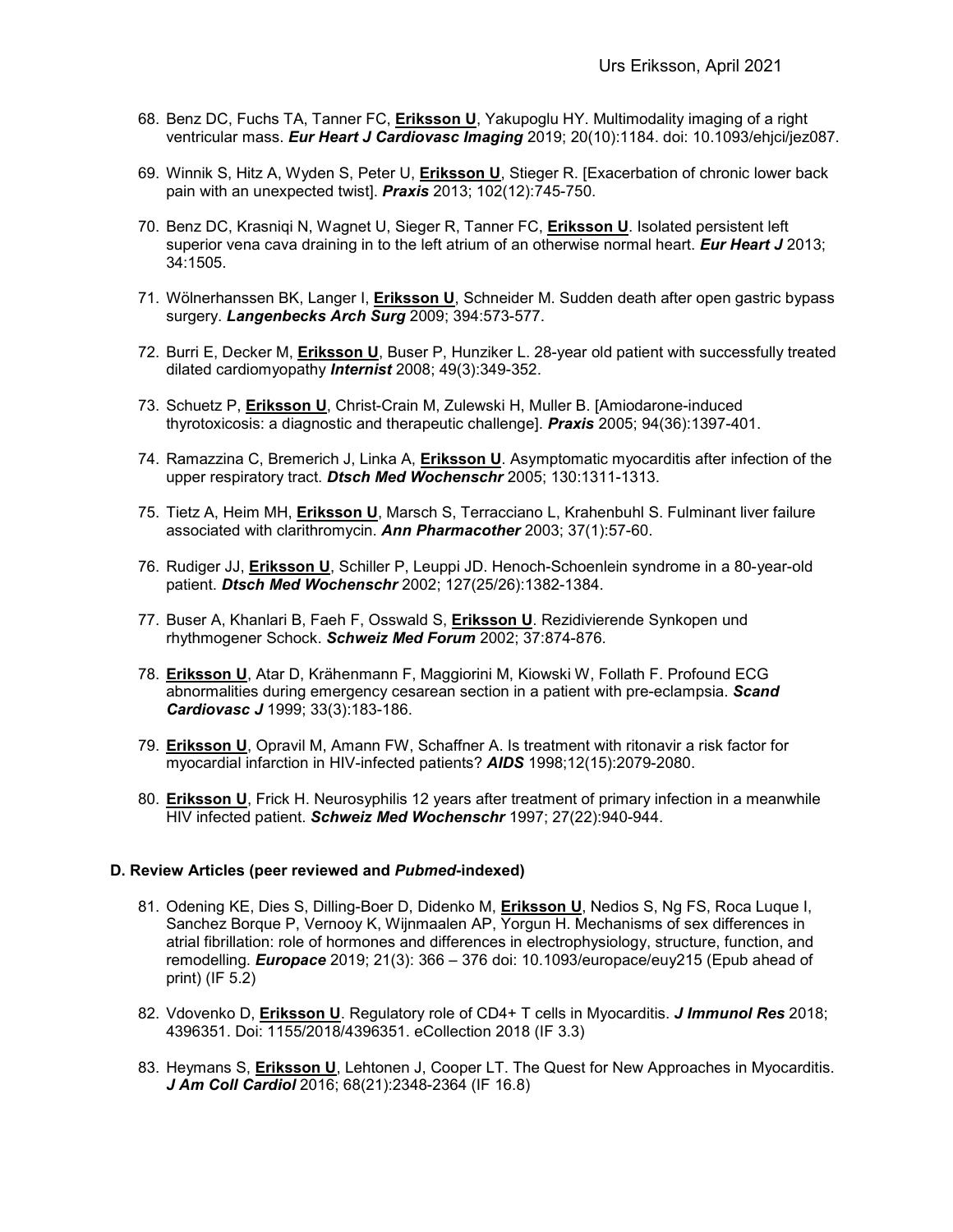- 84. Kania G, Blyszczuk P, Müller-Edenborn B, **Eriksson U**. Novel therapeutic options in inflammatory cardiomyopathy. *Swiss Med Wkly* 2013; 143:w13841. doi: 10.4414/smw.2013.13841. (IF 1.8)
- 85. Müller-Edenborn B, **Eriksson U**. Herzinsuffizienz Update. *Schweiz Rundschau Med Prax*  2013; 102:1053-1060.
- 86. Cakic S, **Eriksson U.** Sports and inflammatory heart disease. *Schweiz Zeitschr "Sportmedizin & Sporttraumatologie"* 2011; 59(2): 87-89.
- 87. Kania G, Blyszczuk P, **Eriksson U.** Mechanisms of cardiac fibrosis in inflammatory heart disease. *Trends Cardiovasc Med* 2009; 19:247-252. (IF 4.6)
- 88. Blyszczuk P, Valaperti A, **Eriksson U.** Future therapeutic strategies in inflammatory cardiomyopathy: insights from the experimental autoimmune myocarditis model. *Cardiovasc Hematol Disord Drug Targets* 2008; 8:297-305.
- 89. Marty RR, **Eriksson U**. Dendritic cell-induced autoimmune heart failure. *Int J Cardiol* 2006;112(1):34-39. (IF 4)
- 90. Gasser S, **Eriksson U**. Der septische Schock: Diagnostik und Management. *Schweiz Rundschau Med Prax* 2005; 94:765-769.
- 91. Burian J, Buser P, **Eriksson U**. Myocarditis: the immunologist`s view on pathogenesis and treatment. *Swiss Med Wkly* 2005; 135:359-364. (IF 1.8)
- 92. **Eriksson U**, Penninger JM. Medicine in focus: autoimmune heart failure new understanding of pathogenesis. *Int J Biochem Cell Biol* 2005; 37:27-32. (IF 4.2)
- 93. Danilczyk U, **Eriksson U**, Oudit GY, Penninger JM. Physiological roles of angiotensin converting enzyme 2. *Cell Mol Life Sci* 2004; 61:2714-2719. (IF 6.7)
- 94. Danilczyk U, **Eriksson U**, Crackower MA, Penninger JM. A story of two ACEs. *J Mol Med* 2003; 81:227-234. (IF 4.9)
- 95. **Eriksson U**, Danilcyk U, Penninger JM. It`s only the beginning: Novel functions for angiotensin converting–enzymes. *Curr Biol* 2002; 12:R745-R752. (IF 8.8)
- 96. Kurrer MO, Kopf M, Penninger JM, **Eriksson U**. Cytokines that regulate autoimmune myocarditis – a minireview. *Swiss Med Wkly* 2002; 132:408-413. (IF 1.8)

### **E. Bookchapters**

- 97. **Eriksson U.** "Autoimmune heart disease animal models" in Encyclopedia of Medical Immunology 2012. Edited by N. Rose. Springer Basel.
- 98. **Eriksson U**. "The role of IL-17 in experimental autoimmune myocarditis" in "Th17 cells: role in inflammation and autoimmune disease". Progress in Inflammatory Research, 2012, Part 3, 115- 126. Springer Basel.
- 99. **Eriksson U**. Chapter 7.2.; "Myokarditis" in Steffel & Lüscher: Herz-Kreislauf. Springer Lehrbuch 2010; New edition 2014.
- 100. Berger C & **Eriksson U**. "Autoimmune murine myocarditis and immunomodulatory interventions" in "Inflammatory Cardiomyopathy (DCMi). Progress in Inflammatory Research, 2010, Part 2, 37-49. Springer Basel.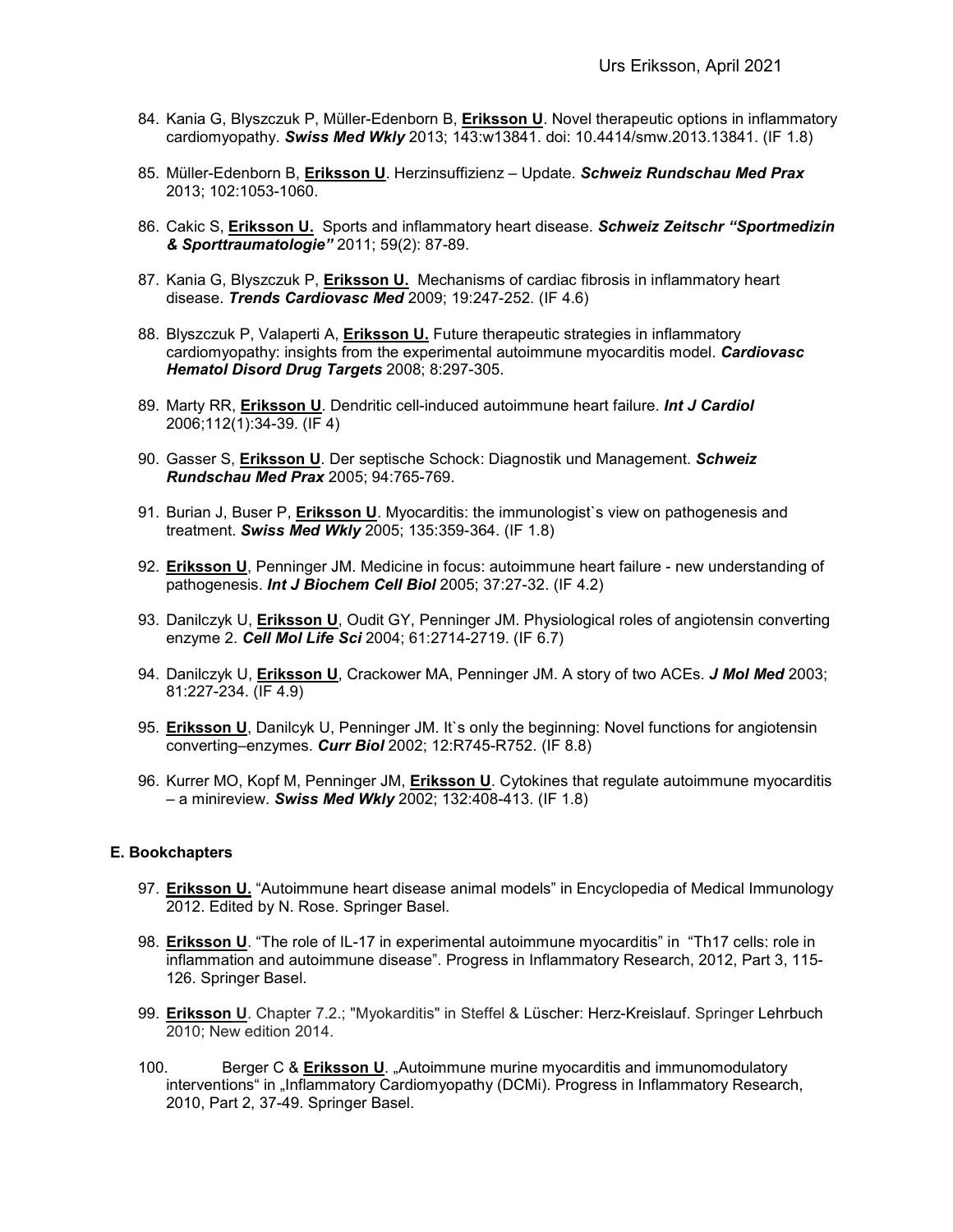- 101. Valaperti A & **Eriksson U**. "The role of IL-17 in experimental autoimmune myocarditis" in "Th17 cells: role in inflammation and autoimmune disease". Progress in Inflammatory Research, 2009, Part 3, 115-126. Springer Basel.
- 102. **Eriksson U**. "Autoimmunity and heart failure" in "Immune Dysfunction and Immunotherapy in Heart Disease". Edited by Watson R & Larson DF. Blackwell Publishing, Oxford, UK. November 2007

### **F. Non** *Pubmed***-indexed publications, and Editorials**

- 103. Rusterholz S, Fiechter R, **Eriksson U**, Ekkehardt A, Wittwer M, Schuerch N, Karrer U, Hofer D. Tularämie – eine seltene Ursache der Pneumonie. *Schweiz Med Forum* 2018; doi: 10.4414/smf.2018.03235
- 104. Kovacs B, Reek S, Krasniqi N, **Eriksson U**, Duru F. Die tragbare Defibrillatorweste. *Schweiz Med Forum* 2018; doi: 10.4414/smf.2018.03301
- 105. Schwegler E, Bachmann M, **Eriksson** U, Krasniqi N. **Pericarditis** in a Swiss regional hospital. *Cardiovasc Med.* 2017; 20(12):300-304.
- 106. **Eriksson U**. Physician, engineer, inventor and entrepreneur: Dr. Johannes Müller has contributed to Berlin`s reputation as a hot-spot for Med-Tech companies. *Eur Heart J* 2015; 36:138-139.
- 107. Krasniqi N & **Eriksson U**. Gene expression profiling: time to file diagnostic uncertainty in inflammatory heart diseases? [Editorial]. *Eur Heart J* 2014; 35:2138-2139.
- 108. Krasniqi N, Horisberger S, Siegrist PT, Fuchs TA, Saguner A, Scherff F, **Eriksson U**, Corti R, Lüscher TF. Analysis of admission electrocardiographic patterns in survivors and nonsurvivors of unprotected left main acute coronary syndrome undergoing percutaneous coronary intervention. *J Cardiobiol* 2014; 2:5-10.
- 109. Müller-Edenborn B, Wagnetz U, Müller JD, **Eriksson U**. Komplikation bei Schrittmachereinlage. *Schweiz Med Forum* 2013; 13:189.
- 110. Mocetti F, Müller-Edenborn B, Weder W, **Eriksson U.** Dyspnea and impaired ventricular filling due to infiltration of the left atrium with a lung adenocarcinoma. *Cardiovasc Med* 2012; 15(9): 261-262.
- 111. **Eriksson U**. Tackling inflammatory heart disease: how to get dirty glasses clean with dirty towels. [Editorial]. *Cardiology* 2009; 114:103-104.
- 112. Schaub N, Ilic M, Gürke L, **Eriksson U**. Bacteroides fragilis assoziierte Aortitis abdominalis. *Schweiz Med Forum* 2008; 8:781-783.
- 113. **Eriksson U**. Chlamydia and myocarditis: an old bug bugging seriously. [Editorial]. *Crit Care Med* 2007; 35:670-672.
- 114. Rangachari M, **Eriksson U**, Vollmann E, Penninger JM. A novel model for pathogenesis of autoimmune heart failure: The role of dendritic cells. *Int Congr Ser* 2005; 1285:192–201.
- 115. **Eriksson U**, Penninger JM, Kopf M. Mechanisms of autoimmune heart disease. *Drug Discovery Today: Disease Mechanisms* 2004; 1(3):283-288 (ONLINE ONLY).
- 116. **Eriksson U**, Kopf M, Afanasyeva M, Penninger JM. Models of autoimmune heart disease. *Drug Discovery Today: Disease Models* 2004; 1(4):411-416 (ONLINE ONLY).